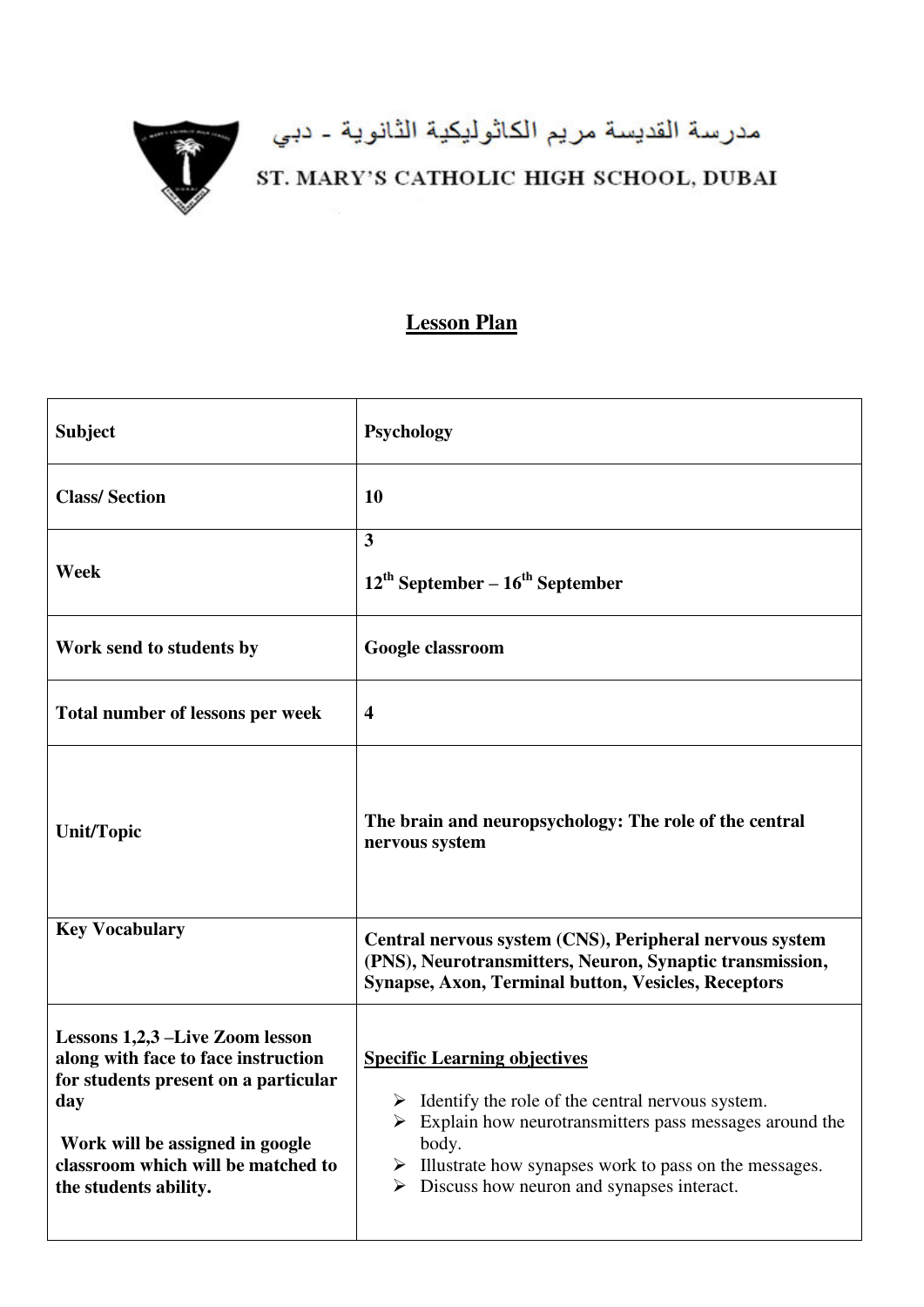|                             | <b>Specific Intended Learning Outcomes</b>                                                                                                                                                                                                                                                     |
|-----------------------------|------------------------------------------------------------------------------------------------------------------------------------------------------------------------------------------------------------------------------------------------------------------------------------------------|
|                             | $\triangleright$ Outline the role of the central nervous system.<br>$\triangleright$ Explain how neurotransmitters pass messages around the<br>body.<br>$\triangleright$ Describe how synapses work to pass on the messages.<br>$\triangleright$ Illustrate how neurons and synapses interact. |
|                             | <b>Task 1: (During Lesson)</b>                                                                                                                                                                                                                                                                 |
|                             | $\triangleright$ Explain the function of neurotransmitters                                                                                                                                                                                                                                     |
| <b>Tasks</b>                | $\triangleright$ Identify a few Neurotransmitters – explain their function                                                                                                                                                                                                                     |
|                             | (Dopamine, Serotonin & GABA)                                                                                                                                                                                                                                                                   |
|                             | $\triangleright$ Explain what the role of the central nervous system and                                                                                                                                                                                                                       |
|                             | label the parts of the CNS.                                                                                                                                                                                                                                                                    |
| <b>Assessment Criteria/</b> |                                                                                                                                                                                                                                                                                                |
| <b>Essential questions</b>  | <b>Task 2: (Homework–Google classroom)</b>                                                                                                                                                                                                                                                     |
|                             | $\triangleright$ Do research on the functions of other neurotransmitters in the<br>body. What are some examples of neurotransmitters and their<br>role in the body?                                                                                                                            |
|                             | <b>Task 3: (During Lesson)</b>                                                                                                                                                                                                                                                                 |
|                             | $\triangleright$ Explain synaptic functioning                                                                                                                                                                                                                                                  |
|                             | $\triangleright$ How do neurons and synapses interact                                                                                                                                                                                                                                          |
|                             | $\triangleright$ Jana has been given some medication to treat her depression.                                                                                                                                                                                                                  |
|                             | The drugshe has been given will affect her central nervous                                                                                                                                                                                                                                     |
|                             | system by influencing the amount of the neurotransmitter                                                                                                                                                                                                                                       |
|                             | serotonin that is available. Explain the role of                                                                                                                                                                                                                                               |
|                             | neurotransmitters, making sure you refer to Jana inyour                                                                                                                                                                                                                                        |
|                             | answer.                                                                                                                                                                                                                                                                                        |
|                             | <u> Task 4: (Homework – Google classroom)</u>                                                                                                                                                                                                                                                  |
|                             | $\triangleright$ Draw and label the parts of the central nervous system.                                                                                                                                                                                                                       |
|                             | $\triangleright$ Use diagram to illustrate how synaptic transmission                                                                                                                                                                                                                           |
|                             | happened.                                                                                                                                                                                                                                                                                      |
|                             | <b>Essential questions:</b>                                                                                                                                                                                                                                                                    |
|                             | Name the parts of the central nervous system.<br>a.<br>Describe how neurotransmitters pass messages around the<br>b.<br>body.                                                                                                                                                                  |